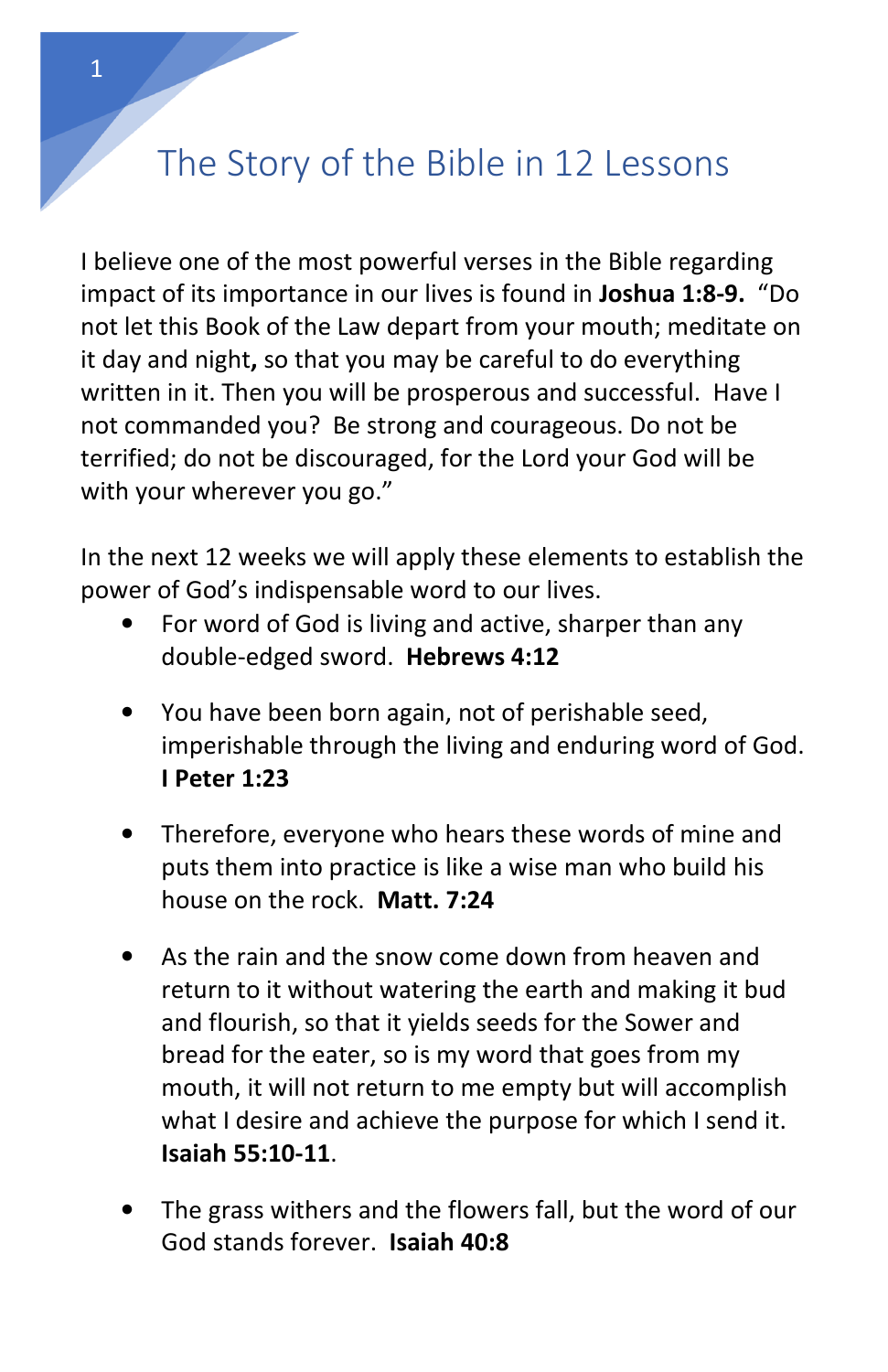**The Word of God will give godly influence and directly impact the formation of your character.** 

- You will experience and godly breakthrough in every area of your life
- You will discover divine intervention of the Holy Spirit in areas that defy natural explanation
- Week 1 The Story of Creation
- Week 2 Abraham: The Father of Blessing to All Nations
- Week 3 Exodus: The Pilgrimage of God's Chosen People
- Week 4 Judges: Leaders of God's people
- Week 5 United Monarchy
- Week 6 A Nation Divided
- Week 7 The Prophets
- Week 8 The Exile of God's People
- Week 9 The Building of the Second Temple
- Week 10 The Gospels of Jesus' Ministry
- Week 11 The Establishment of the Church
- Week 12 Jesus' Return

The goal of this Bible survey is not to race through the Bible but rather we immerse ourselves into it on a daily basis and discover the faithfulness of God throughout the ages.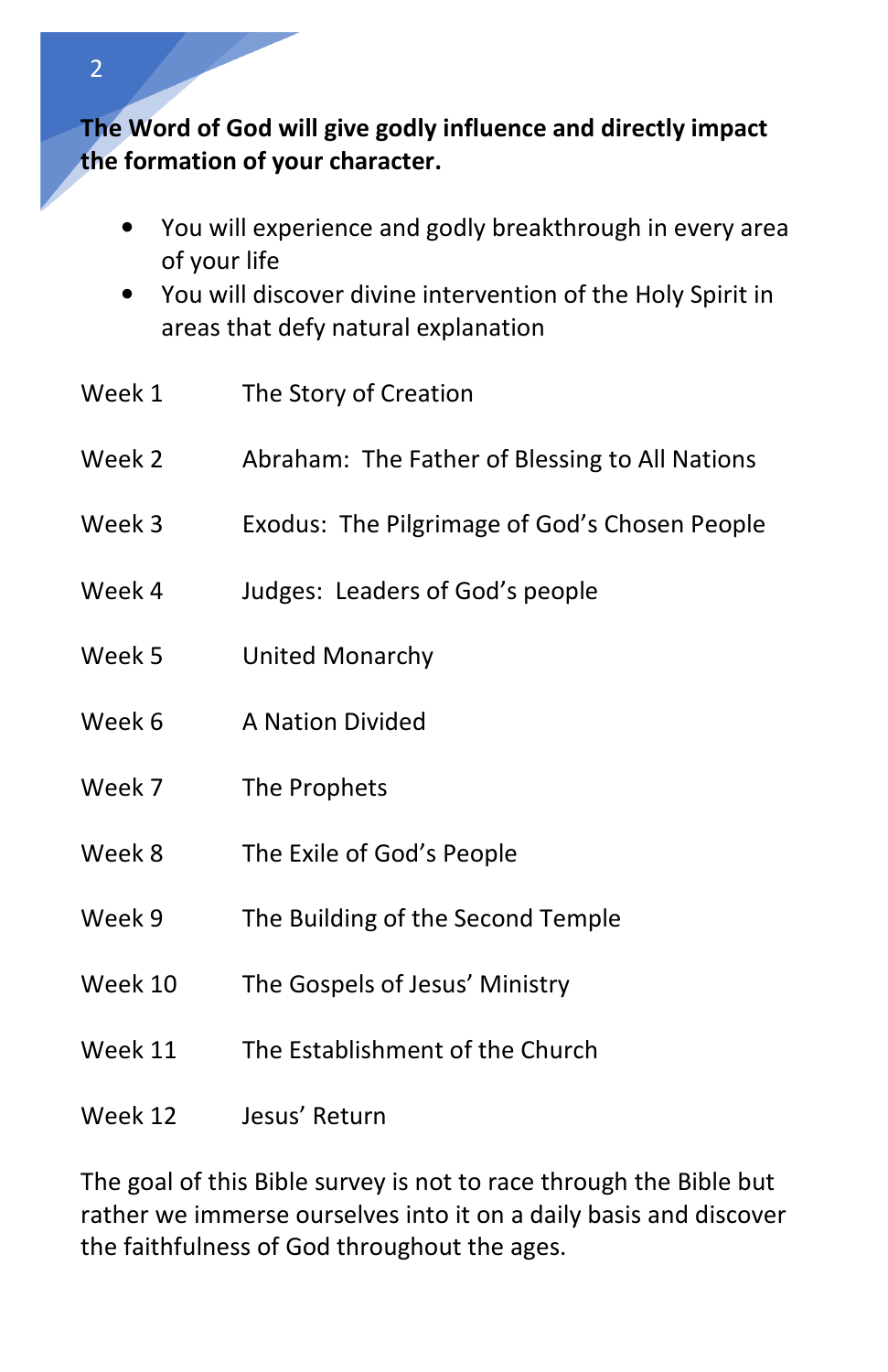**For those who would like to augment their study of the word of God I would suggest three resources.** 

1. How (Not) To Read the Bible - by Dan Kimball

This book will give you a historical and factual account of many scriptures in the Old and New Testament that have often been used to support doctrinal preferences of denominations with legalistic dogma that have divided believers into various camps and systems of belief based upon scriptures that were written to God's people to prevent them from becoming a part of the secular culture in which they were living.

One principle we should apply is that the Bible was written for us to gain wisdom and understanding for us to become the disciples and believers that will inherit and embrace the kingdom of God. Rightly dividing the word of truth can only be accomplished when we submit ourselves the Holy Spirit to discover the truth that result in freedom to love and serve God.

2. With: Reimagining the Way You Relate to God - by Skye Jethani

This book covers:

- 1. Life After Eden
- 2. Life Under God
- 3. Life Over God
- 4. Life From God
- 5. Life For God
- 6. Life With God
- 7. Life With Faith
- 8. Life With Hope
- 9. Life With Love
- If you read this book with the desire to gain insight about your personal relationship with God, you will discover the beauty of His presence in every area of our life without the fear and condemnation of never being able to get it right.